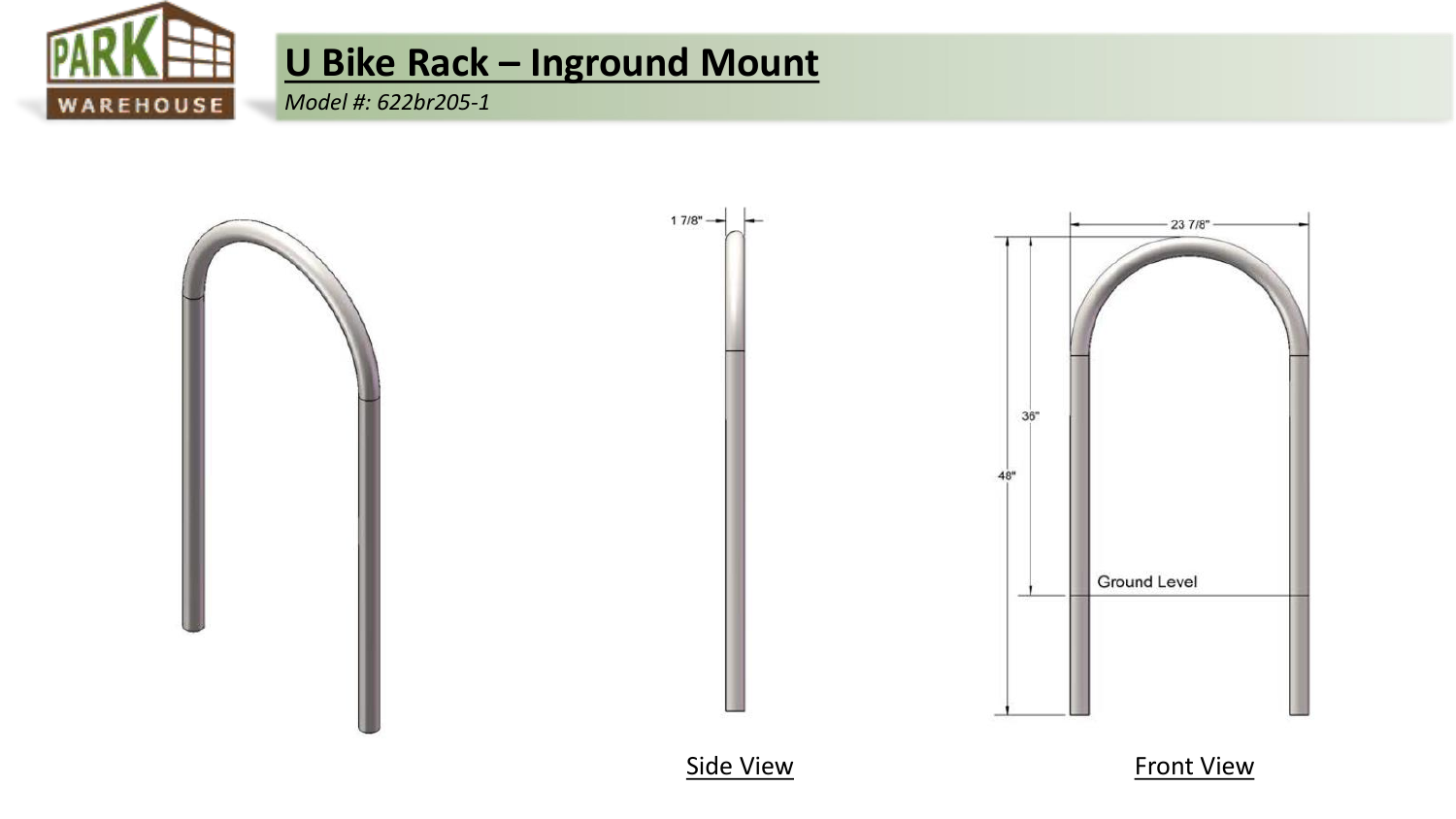

### **U Bike Rack – Inground Mount**

*Model #: 622br205*

#### **Safety Warnings & Equipment Inspection:**

- ❖ Owners and installers please note these safety warnings and make use of this checklist on a regular basis.
- ❖ Follow installation instructions when erecting equipment.
- ❖ Ground surfaces around equipment should be restored as needed. Concrete footings should never be exposed. Surface depth should comply with ASTM and CPSC specifications.
- ❖ Check for and repair damage caused by wear or vandalism, a major factor in injury causing situation.
- All protruding bolts should be covered or cut off and finished smooth. Sharp edges on pipes should be capped or removed. Check for bent, broken, or severely worn pipe, and replace.
- ❖ All equipment should be free of rust and repainted whenever necessary to deter rusting.
- ❖ We provide our customers with layout sheets and installation instructions. Please keep on file the specifications sheet that contains the listing of every part used.
- ❖ Never add components not intended for use with this product
- ❖ Regular maintenance is necessary in this and all park and recreational equipment to ensure the safety of the user.
- $\dots$  Note: Proper maintenance of equipment requires regular tightening of all bolts, nuts, and setscrews.
- ❖ Note: Regular checking of all parts, castings, etc. should be made. If a part is broken or worn, it should be replaced immediately.
- ❖ Check to be sure all fittings are tight, and that bars and pipes do not move.
- ❖ Replace all worn S-hooks. S-hooks must be completely closed. Failure to close S-hooks can result in serious injury to the user. NEVER reuse S-hooks.
- ❖ Test for free movement of swing hanger and other moving attached parts.
- ❖ Check for worn chains and replace them
- ❖ A soft resilient surface should be placed under all swings extending at least twice the height of the top rail both front and back.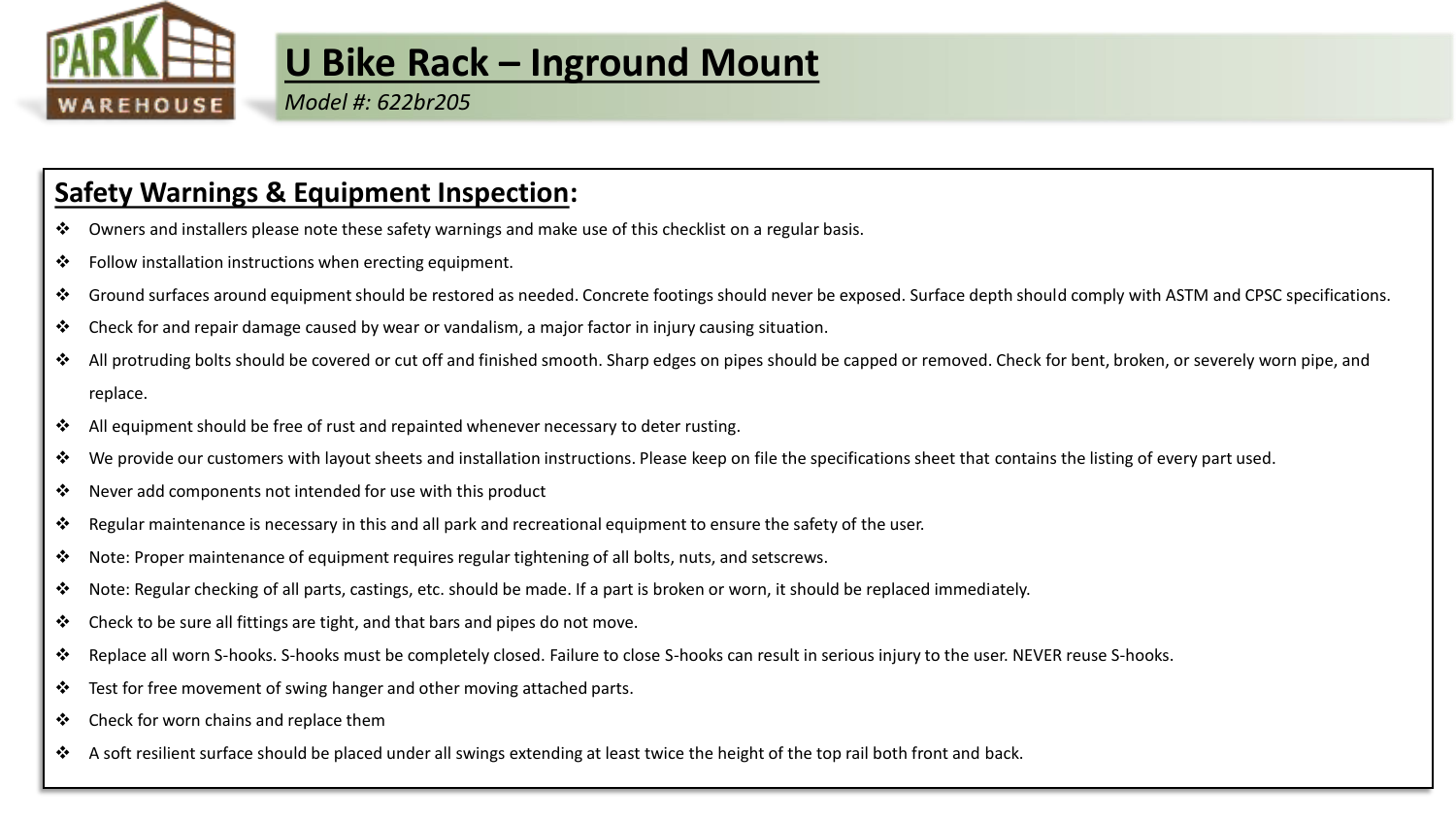

## U Bike Rack - Inground Mount

Model #: 622br205

### **Tools Required:**

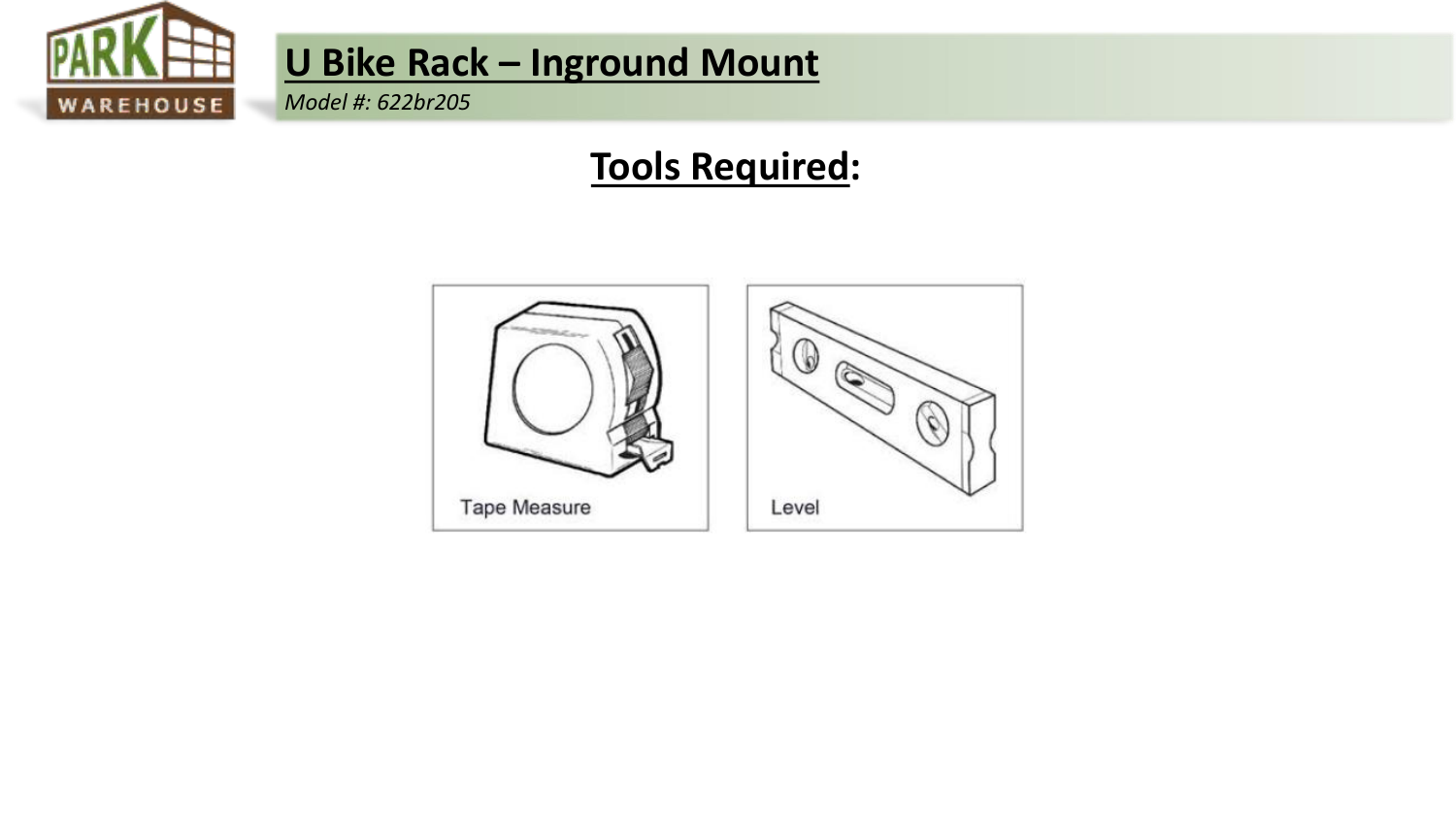

# **U Bike Rack – Inground Mount**

*Model #: 622br205*

## **Footing**





❖ Estimated required concrete is 7 -50lb bags of concrete mix

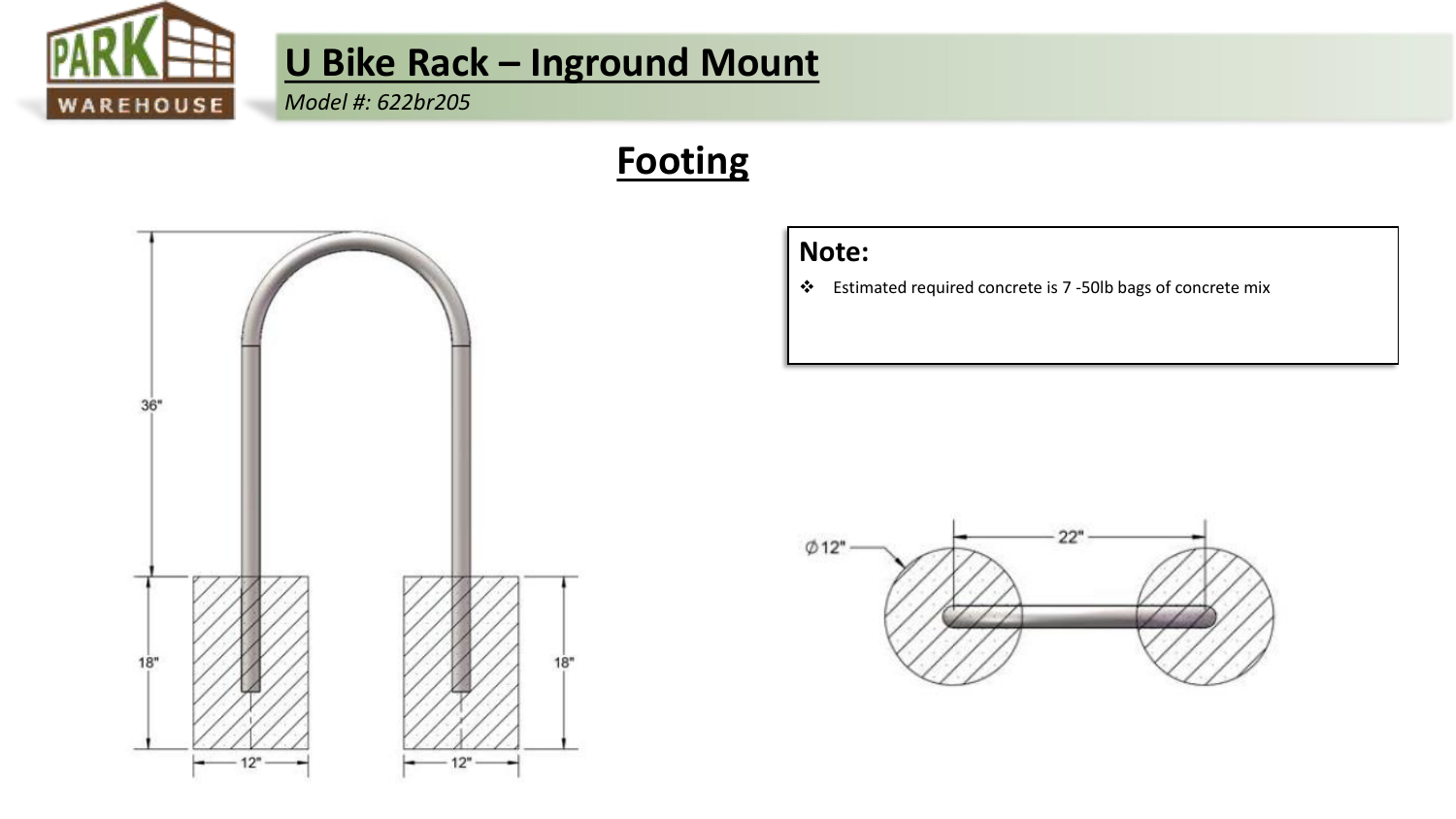

## **U Bike Rack – Surface Mount**

*Model #: 622br205-2*

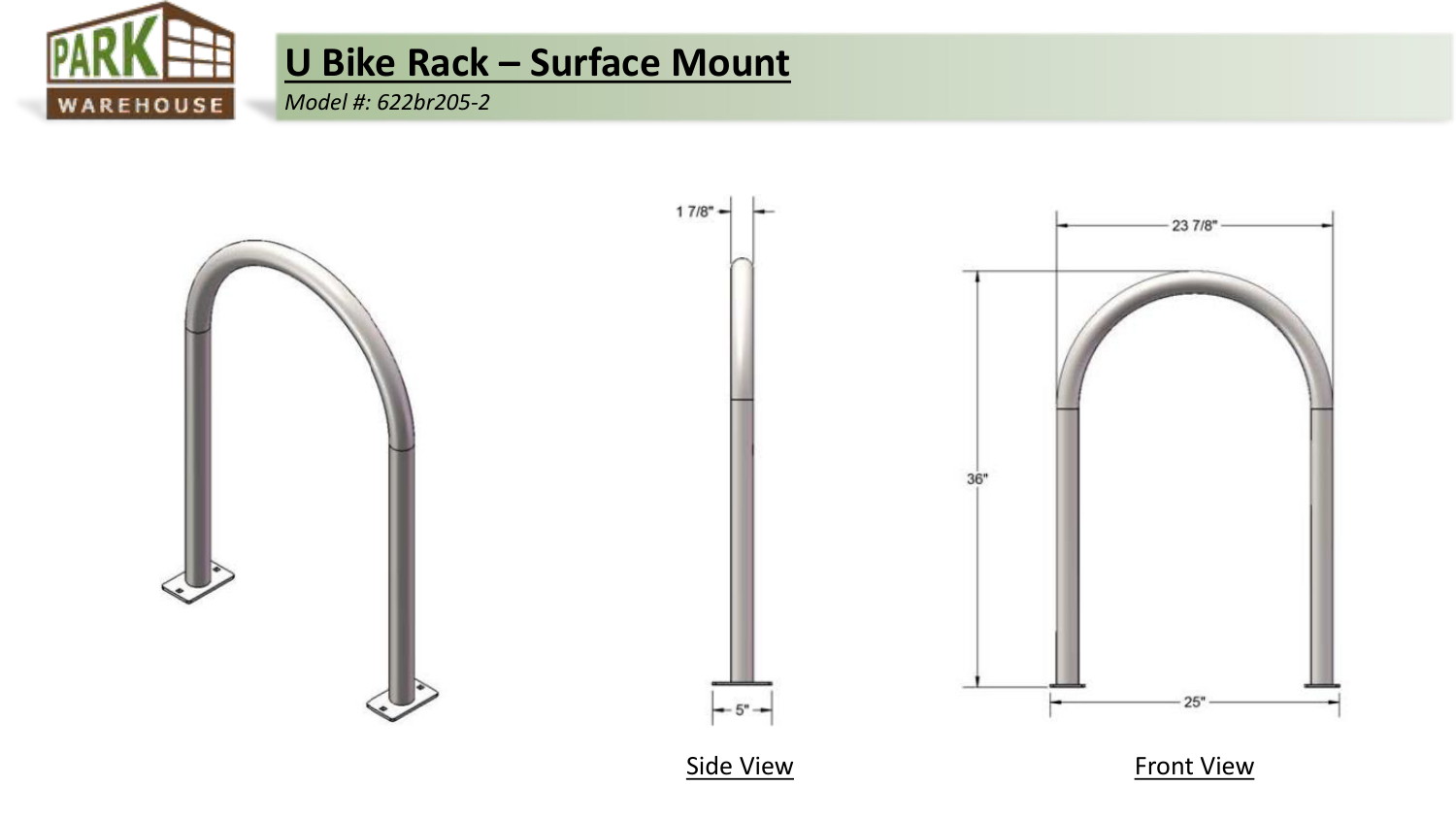

### **U Bike Rack – Surface Mount**

*Model #: 622br205*

#### **Safety Warnings & Equipment Inspection:**

- ❖ Owners and installers please note these safety warnings and make use of this checklist on a regular basis.
- ❖ Follow installation instructions when erecting equipment.
- ❖ Ground surfaces around equipment should be restored as needed. Concrete footings should never be exposed. Surface depth should comply with ASTM and CPSC specifications.
- ❖ Check for and repair damage caused by wear or vandalism, a major factor in injury causing situation.
- All protruding bolts should be covered or cut off and finished smooth. Sharp edges on pipes should be capped or removed. Check for bent, broken, or severely worn pipe, and replace.
- ❖ All equipment should be free of rust and repainted whenever necessary to deter rusting.
- ❖ We provide our customers with layout sheets and installation instructions. Please keep on file the specifications sheet that contains the listing of every part used.
- ❖ Never add components not intended for use with this product
- ❖ Regular maintenance is necessary in this and all park and recreational equipment to ensure the safety of the user.
- $\dots$  Note: Proper maintenance of equipment requires regular tightening of all bolts, nuts, and setscrews.
- ❖ Note: Regular checking of all parts, castings, etc. should be made. If a part is broken or worn, it should be replaced immediately.
- ❖ Check to be sure all fittings are tight, and that bars and pipes do not move.
- ❖ Replace all worn S-hooks. S-hooks must be completely closed. Failure to close S-hooks can result in serious injury to the user. NEVER reuse S-hooks.
- ❖ Test for free movement of swing hanger and other moving attached parts.
- ❖ Check for worn chains and replace them
- ❖ A soft resilient surface should be placed under all swings extending at least twice the height of the top rail both front and back.